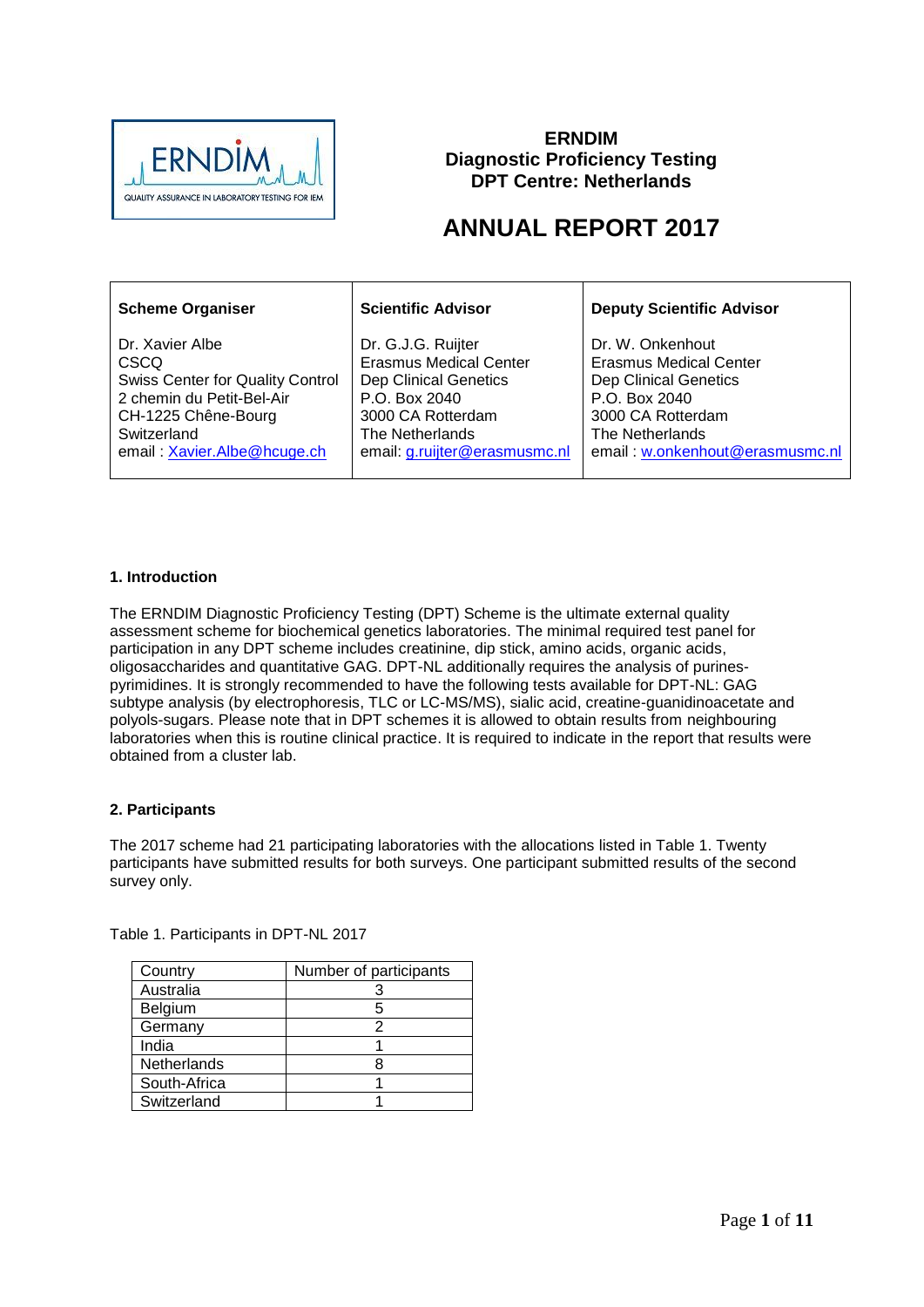## **3. Logistics of the scheme**

The samples used in the DPT scheme are authentic human urine samples and were selected by the Scientific Advisors of the scheme (Table 2). Sample pre-treatment (heat-treatment) was performed in the Scientific Advisor's laboratory, while aliquoting and dispatch of the samples was done by the Scheme organiser. Two surveys were performed; 2017-1 (samples A, B, C) starting February 20, and 2017-2 (samples D, E, F) starting May 22. Before dispatch to participants one set of samples was sent to the Scientific Advisor and checked for quality. In all six samples the typical metabolic profiles were preserved. Sample dispatch was done February 6, 2017 by DHL.

Reports of the samples were submitted electronically to the website of the Swiss organisation for quality control (CSCQ) [\(https://cscq.hcuge.ch/cscq/ERNDIM/Initial/Initial.php\)](https://cscq.hcuge.ch/cscq/ERNDIM/Initial/Initial.php). The time allotted for submitting reports was 3 weeks after opening of the website. Clinical information on the samples was provided through the website.

Table 2. The 2017 DPT NL samples. Samples were provided by dr Heiner (Groningen, The Netherlands), dr Croft (Sheffield, United Kingdom, DPT-UK) and dr Oussoren, dr de Klerk and dr Williams (Rotterdam, The Netherlands).

| <b>Sample</b> | <b>Diagnosis</b>                |
|---------------|---------------------------------|
| A             | Citrullinemia type I            |
| B             | D-2-OH-glutaric aciduria type 2 |
| C             | DPD deficiency                  |
| D             | Hartnup disease                 |
| Е             | GM1 gangliosidosis              |
|               | Lysinuric Protein Intolerance   |

#### **4. Scoring of results**

General scoring criteria are depicted in Table 3. Scoring of the 2017 samples was performed according to the criteria summarised in Table 4. In order to achieve harmonised scoring throughout the five DPT schemes, each of the DPT schemes is evaluated by a second scoring officer belonging to one of the partner DPT schemes. The external scores are discussed with the scheme's own scientific advisor(s). For the DPT-NL scheme, the second evaluation was performed by the scientific advisor of the DPT France scheme in 2017 (dr C. Vianey-Saban).

Table 3. General criteria for scoring results.

| <b>Item</b>                    | <b>Criterium</b>                          | <b>Score</b> |
|--------------------------------|-------------------------------------------|--------------|
| <b>Analytical performance:</b> | Correct results of the appropriate tests  | 2            |
|                                | Partially correct or non-standard methods |              |
|                                | Unsatisfactory or misleading              |              |
|                                |                                           |              |
| Interpretative performance:    | Good (diagnosis was established) and      | 2            |
|                                | adequate recommendations were suggested   |              |
|                                | Helpful but incomplete                    |              |
|                                | Misleading / wrong diagnosis              |              |
|                                |                                           |              |
|                                | Total maximal score for each sample       | 4            |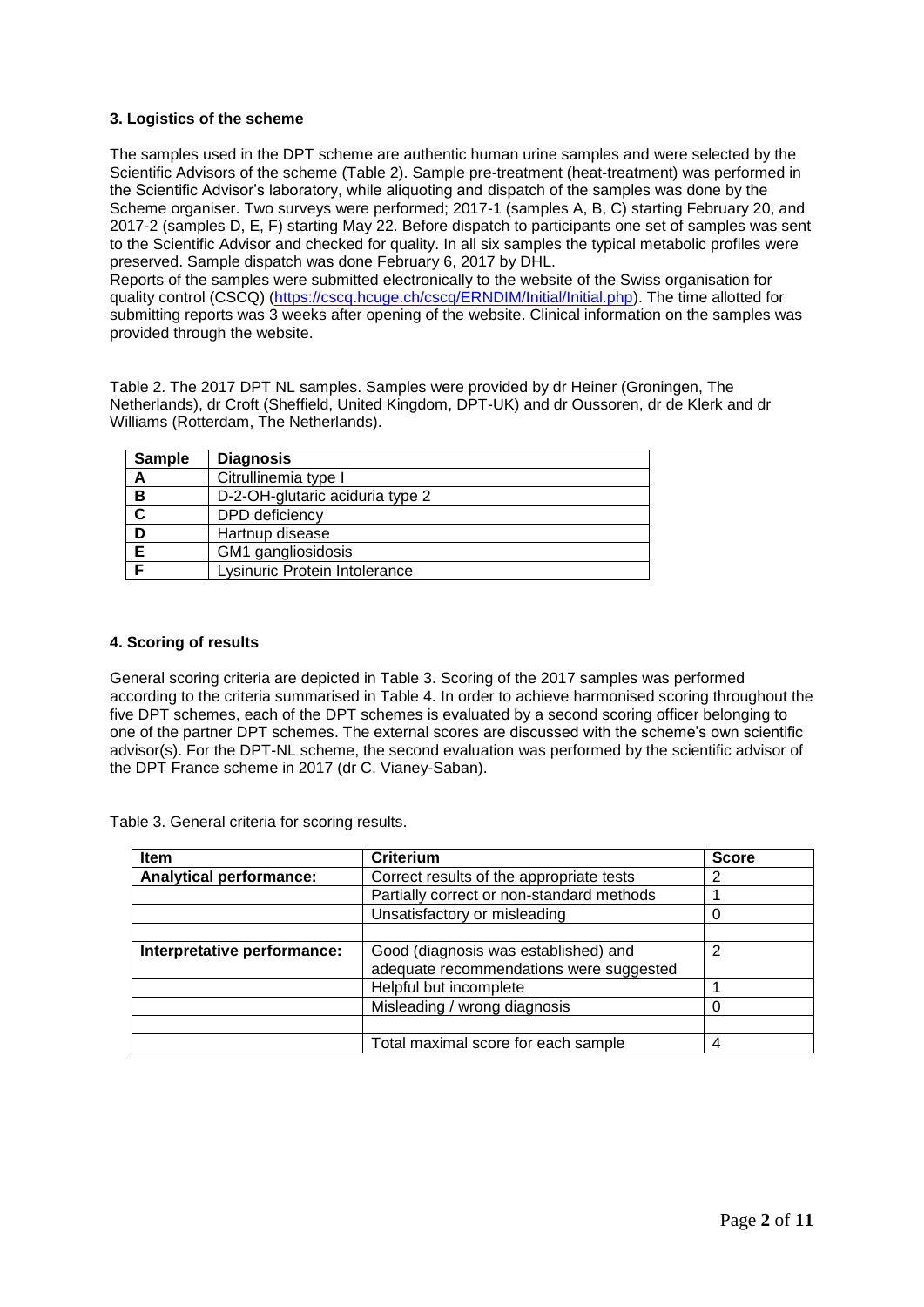| <b>Sample</b> | <b>Analytical</b>                                 | points         | Interpretation                                                                                                                                                       | points         |
|---------------|---------------------------------------------------|----------------|----------------------------------------------------------------------------------------------------------------------------------------------------------------------|----------------|
| A             | elevated citrulline<br>elevated orotic acid       | 1              | citrullinemia<br>other UCD                                                                                                                                           | 2              |
| в             | elevated 2-OH glutaric acid                       | $\overline{2}$ | diagnosis D-2-OH-glutaric aciduria based<br>on enantiomer analysis<br>2-OH-glutaric aciduria<br>recommendation to perform enantiomer<br>analysis or genetic analyses | 2              |
| С             | elevated uracil<br>elevated thymine               |                | <b>DPD</b>                                                                                                                                                           | $\overline{2}$ |
| D             | elevated (neutral) amino acids                    | 2              | Hartnup<br>tubular damage/renal Fanconi                                                                                                                              | $\overline{2}$ |
| Е             | abnormal oligosaccharides                         | $\mathcal{P}$  | GM <sub>1</sub><br>any other oligosaccharidosis or<br>oligosaccharidosis unspecified<br>recommendation to perform oligo analysis                                     | 2              |
| F             | elevated lysine<br>elevated uracil or orotic acid |                | LPI<br><b>UCD</b>                                                                                                                                                    | 2              |

Table 4. Specific criteria for scoring results of the 2017 samples.

The final decision about scoring of the DPT schemes is made in the Scientific Advisory Board. In accordance with a previous decision by the board, participants who failed to achieve satisfactory performance were those who scored less than 15 points out of the maximum of 24 in this year. Starting with the 2014 schemes the concept of 'critical error' is introduced to the assessment of the DPT schemes. Labs failing to make a correct diagnosis of a sample considered as eligible for this category will be deemed not to have reached a satisfactory performance even if their total points for the year exceed the limit set by the SAB. The classification of samples to be judged for critical error was undertaken at the SAB meeting held on November 23, 2017. The critical errors identified in the 2017 scheme are listed in Table 5. Previously, critical errors were not applied in 'normal' samples (i.e. without IEM). This has been changed in 2017. In future surveys a normal sample may be eligible for critical error if (1) a patient is not suspected of an IEM, and (2) the majority of participants do not mention abnormalities leading to diagnosis, and (3) the reported diagnosis could lead to harmful treatment.

Table 5. Critical errors in the 2017 scheme.

| <b>Sample</b> | <b>Critical error</b>                        | No. of occurences |
|---------------|----------------------------------------------|-------------------|
| А             | Failure to report both citrulline and orotic |                   |
|               | acid                                         |                   |
| в             | Failure to detect 2-OH-glutaric acid         |                   |
| C             | None                                         |                   |
|               | Failure to report hyperaminoaciduria         |                   |
| F             | Failure to detect abnormal oligosaccharides  |                   |
|               | or failure to perform oligosaccharide        |                   |
|               | analysis and no recommendation to do so      |                   |
|               | None                                         |                   |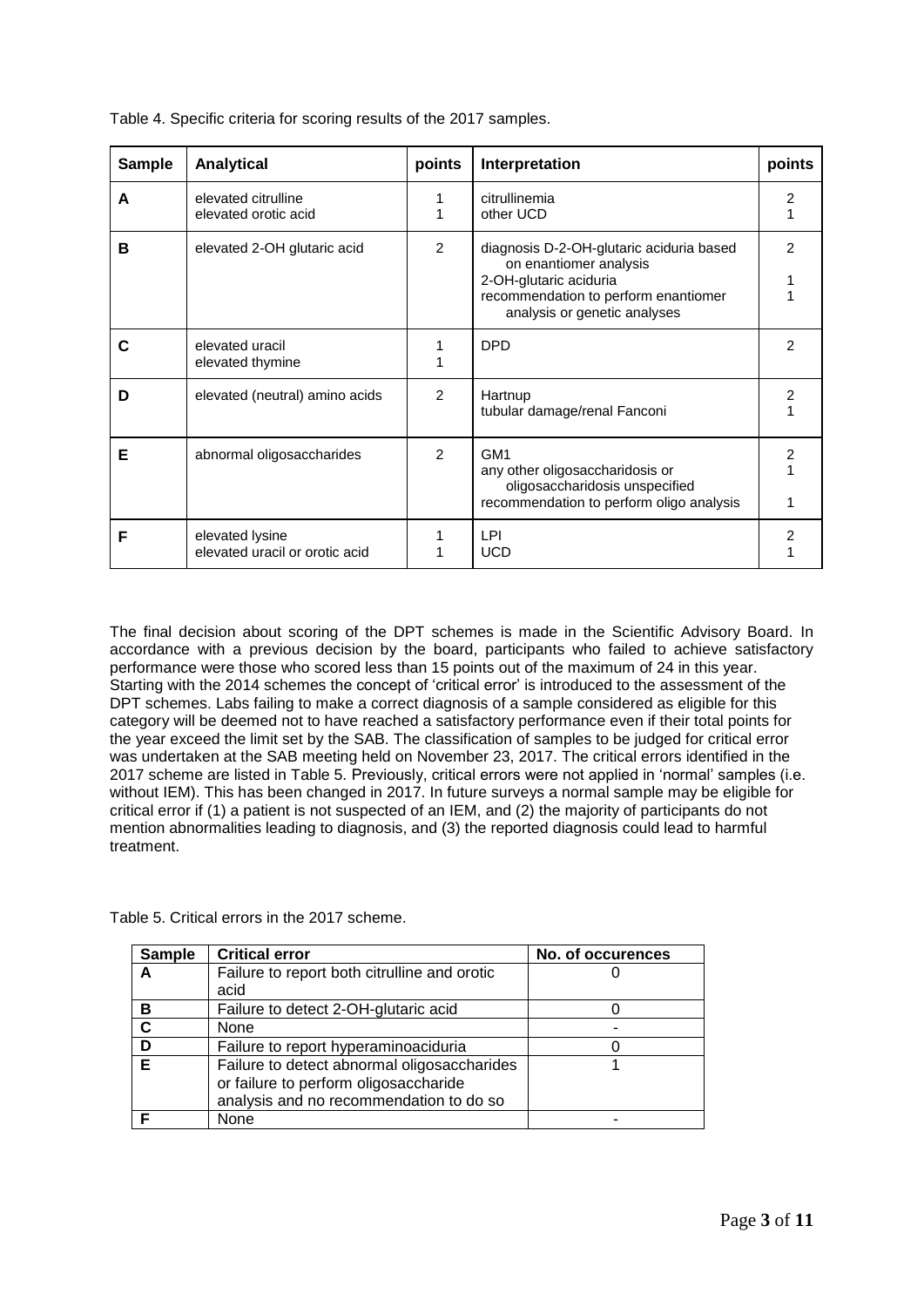## **5. Communication of results**

The CSCQ scheme evaluation programme was used to generate individual lab reports and these were distributed on April 19th and August 14th 2017. These individual participant reports included the scores obtained. Scores are still preliminary in interim reports, since the 2<sup>nd</sup> evaluation has not been done.

Discussion of the results took place in Manchester during the ERNDIM participant meeting, November 21, 2017. The meeting, open to participants only, was attended by 17 representatives from 9 of the participating institutes. Two participants have sent notifications of their absence at the DPT meeting. The scientific advisor of the scheme, George Ruijter (Erasmus Medical Centre Rotterdam) chaired the meeting and presented the analytical/diagnostic points of interest. Items discussed during the meeting have been included in the current annual report. The presentation used during the workshop is available from the ERMDIM website (erndim.org > meetings & reports).

ERNDIM provides a single certificate for all its schemes with details of participation and performance.

One Performance Support letter will be send for the 2017 surveys. Two were issued in 2016.

## **6. Proficiency of the 2017 surveys**

Proficiencies (% of maximal achievable points for all labs) of the 2017 samples are summarized in Table 6. Distribution of scores is given in Table 7.

Maximal scores (24 points) were obtained by 11 out of the 20 participating labs, which is considerably more than in 2016 (2 participants with full score). Eighteen labs scored at least 20 p. Samples A and B were rather straightforward, while sample C, D, E and F were a bit more challenging. Overall performance for all six samples was 92%, which is much better than in previous years. It is tempting to conclude that performance in IEM diagnostics is improving over the years, but it must be noted that overall performance in the DPT scheme may vary with changes in participating labs and with the samples selected by the scientific advisor.

| <b>Sample</b> | <b>Diagnosis</b>                | No. of  | Proficiency (%) |                |              |
|---------------|---------------------------------|---------|-----------------|----------------|--------------|
|               |                                 | reports |                 |                |              |
|               |                                 |         | analytical      | interpretation | <b>TOTAL</b> |
| A             | Citrullinemia type I            | 20      | 98              | 100            | 99           |
| в             | D-2-OH-glutaric aciduria type 2 | 20      | 100             | 98             | 99           |
| C             | DPD deficiency                  | 20      | 93              | 90             | 91           |
| D             | Hartnup disease                 | 21      | 98              | 88             | 93           |
| Е             | GM1 gangliosidosis              | 21      | 90              | 86             | 88           |
| c             | Lysinuric Protein Intolerance   | 21      | 81              | 79             | 80           |

Table 6. Performance on the DPT 2017 samples.

Table 7. Distribution of final scores in 2017; for each sample the number of participants with score 0/1/2/3/4 points is given. Score 0 due to non-submission of results is not included.

| Sample | 0 points |  | 3 |    |
|--------|----------|--|---|----|
|        |          |  |   |    |
|        |          |  |   |    |
|        |          |  |   | 18 |
|        |          |  |   | 18 |
|        |          |  | 3 | 16 |
|        |          |  |   | 15 |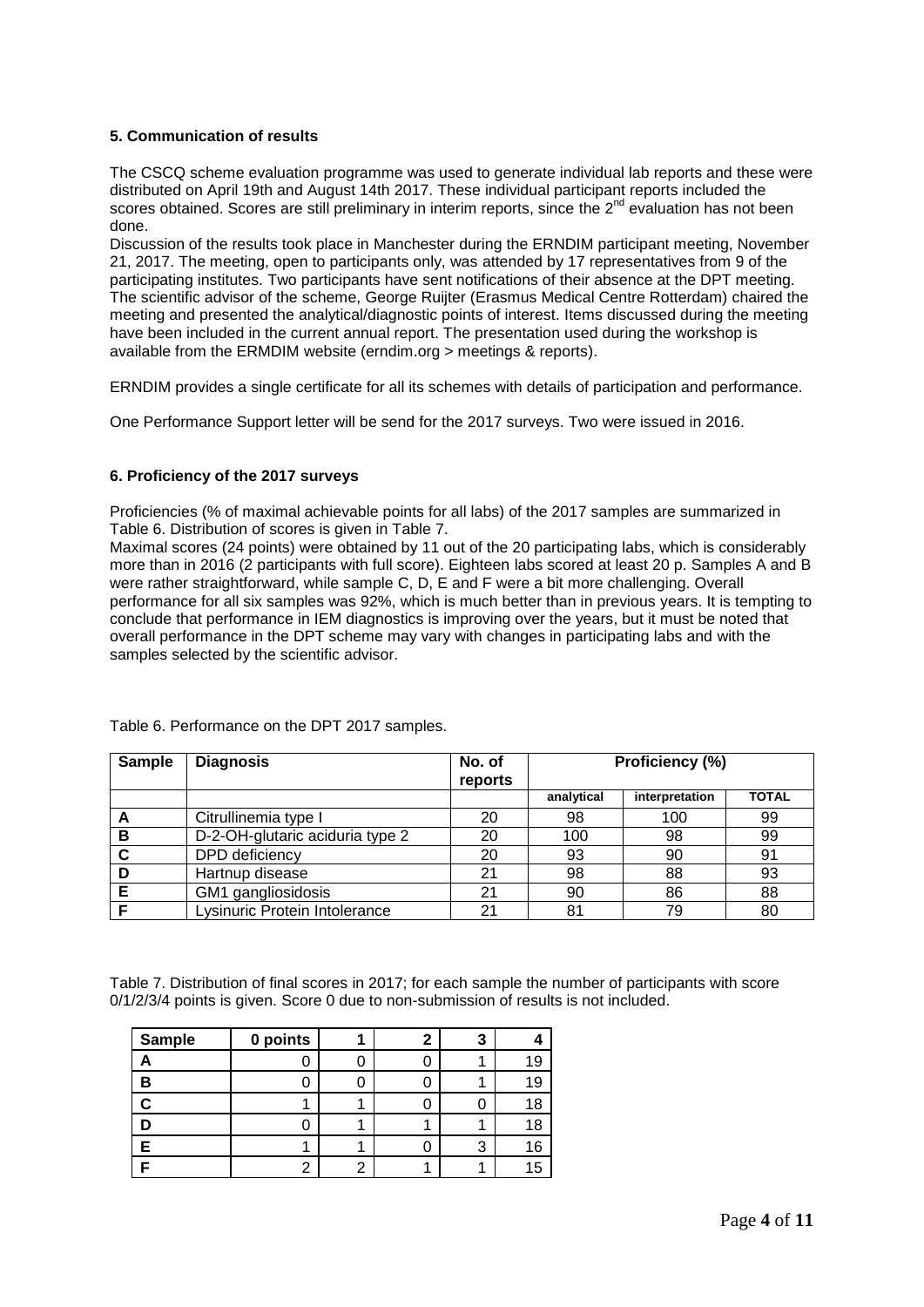**7. Results of individual samples and evaluation of reported results**

## **Sample 2017-A: Citrullinemia type 1 (Argininosuccinate synthase deficiency, OMIM 215700).**

Clinical description: 3 day-old baby who presented to his local A&E. The clinical details at the time were 'febrile infection'.

Sample A was the common sample distributed to participants of all 5 DPT centers and was discussed during the ERNDIM participant meeting in Manchester, November 22, 2017 by dr Croft from Sheffield. The presentation showing results and conclusions on this sample can be viewed on the ERNDIM website (erndim.org).

## **Sample 2017-B: D-2-OH-glutaric aciduria type 2 (Isocitrate dehydrogenase 2 mutation; OMIM 613657).**

Clinical description: An 11-month old boy presenting with muscle weakness and mild psychomotor retardation.

D-2-OH-glutaric aciduria type 2 is caused by a germline mutation in IDH2. The diagnosis was confirmed by mutation R140G in IDH2 in this patient.

## **Analytical.**

All participants reported elevated 2-hydroxy-glutaric acid and 4 participants specifically reported elevation of D-2HGA (1031 mmol/mol; 613 mmol/mol; 95% D-isomer; 90% D-isomer). Analytical proficiency was 100%. The following concentrations were reported:

|                      | median       | range       |          |
|----------------------|--------------|-------------|----------|
| Creatinine           | 1.3          | $1.2 - 1.5$ | mmol/L   |
| 2-OH-glutaric acid   | $1897(n=13)$ | 212-4649    | mmol/mol |
| 2-keto-glutaric acid | $0(n=5)$     | $0 - 3$     | mmol/mol |

#### **Interpretation.**

All participants concluded that 2-hydroxy-glutaric aciduria was the most likely diagnosis. The 4 labs that performed enantiomer analysis were able to conclude that this sample was obtained from a D-2HGA patient, while of the remaining 16 participants, 15 recommended enantiomer analysis. Interpretative proficiency was 98%.

Other recommendations for further investigations included mutation analysis of 2-4 genes possibly causing the disease:

| Excretion pattern          | gene                             | inheritance |
|----------------------------|----------------------------------|-------------|
| D-2-OH-glutaric aciduria   | D <sub>2</sub> H <sub>G</sub> DH | AR.         |
|                            | IDH <sub>2</sub>                 | AD, de novo |
| L-2-OH-glutaric aciduria   | L2HGDH                           | AR.         |
| D/L-2-OH-glutaric aciduria | SLC <sub>25</sub> A <sub>1</sub> | AR.         |

During the DPT meeting it was concluded that the level of (total) 2-HGA determined in initial organic acid screening is not informative for the underlying genetic defect causing the 2-OH-glutaric aciduria. Only in case of a relatively moderate excretion level, this may be suggestive for combined D/L-2-OHglutaric aciduria due to SLC25A1 deficiency. To some extent clinical symptoms may guide the diagnosis (cardiomyopathy: D2HGDH, leukoencephalopathy: L2HGDH).

Seven participants reported elevated lysine in the urine sample. In L-2-OH-glutaric aciduria it has been suggested that high CSF lysine levels are related to a deficiency of 2-ketoglutaric acid (2KG). 2KG is required for lysine catabolism and is converted to 2HGA in 2-OH-glutaric aciduria. A similar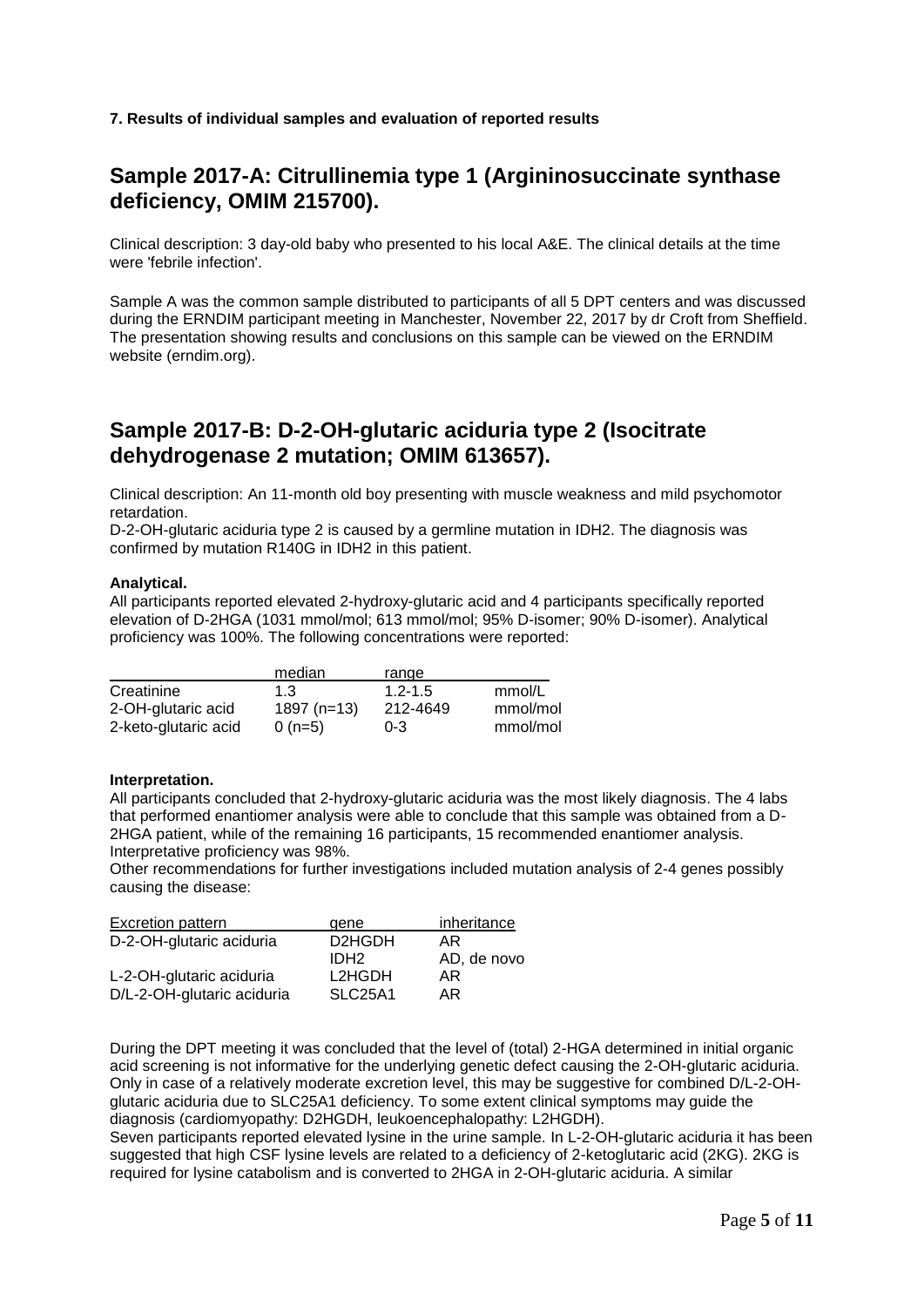mechanism may operate in D-2-OH-glutaric aciduria and this may explain low 2KG level and possibly high lysine in sample DPT 2017-B. It must be noted that 2KG might also be degraded in the urine sample due to storage or sample processing.

## **Overall proficiency (based on points)** 99%

Diagnosis of 2-OH-glutaric aciduria in this sample was straightforward.

## **Sample 2017-C: Dihydropyrimidine dehydrogenase deficiency (DPD deficiency; OMIM 274270).**

Clinical description: At the age of 5 y, this girl was investigated for seizures. The urine sample was collected at age 9 y.

DPD enzyme activity (Amsterdam) was deficient with 4% residual activity and 2 mutations were found in the DPYD gene; 1 missense and 1 nonsense, confirming the diagnosis. The patient is treated with valproic acid.

## **Analytical.**

Labs performing purine and pyrimidine analysis were able to detect increased uracil and thymine (n=18/20). A number of participants reported elevated uracil in organic acid analysis as well. Analytical proficiency was 93%. The following excretions were reported (purine-pyrimidine analysis; mmol/mol):

|                | median | range  |    |
|----------------|--------|--------|----|
| Uracil         | 135    | 76-218 | 15 |
| <b>Thymine</b> | 27     | 11-41  | 15 |

One participant reported absence of 5-hydroxymethyl-uracil, but one lab found elevated 5 hydroxymethyl-uracil. Six labs stated that dihydro-uracil and dihydro-thymine excretion was normal, while one participant reported elevated levels of these 2 metabolites. Only one participant reported thymidine and deoxyuridine, which were considered normal.

Many labs reported an increased value of glycine (15/20). Four concluded that this was caused by valproic acid use, which is a known cause of elevated glycine.

#### **Interpretation.**

All 18 participants that determined purines-pyrimidines mentioned DPD deficiency as the most likely or other possible diagnosis. With elevated uracil and thymine, the differential diagnosis includes dihydropyriminidase (DHP) deficiency and MNGIE. DHP deficiency is less likely due to normal dihydro-uracil and dihydro-thymine excretion. MNGIE is unlikely because of normal thymidine and deoxyuridine levels.

During the DPT meeting it was stated that absence of 5-hydroxymethyl-uracil does not rule out DPD deficiency, but is rather atypical. β-Ureidopropionase (UPB) deficiency was suggested as an alternative diagnosis, but since uracil and thymine are not elevated in UPB deficiency, this diagnosis was considered unlikely. Finally, it was noted that particular anti-HIV medication may result in elevated uracil and thymine.

The following diagnoses were reported:

| Diagnosis   | Most likely | Other possible Comment |                                                       |
|-------------|-------------|------------------------|-------------------------------------------------------|
| DPD def     | 16          | ົ                      |                                                       |
| DHP def     |             | 4                      | dihydroUra, dihydroThy normal                         |
| ThyUra-uria |             |                        |                                                       |
| <b>NKH</b>  |             | -                      | elevated gly due to valproate/bacterial contamination |
| AGAT def    |             |                        | cre (171), gua (38 mmol/mol); both normal             |
| UPB def     | -           |                        | Ura, Thy not elevated in UPB def                      |

A challenging aspect of this sample was the obvious bacterial contamination. Various observations were made that indicated bacterial growth in the sample: nitrite-positive (n=13), lactate elevated (n=9),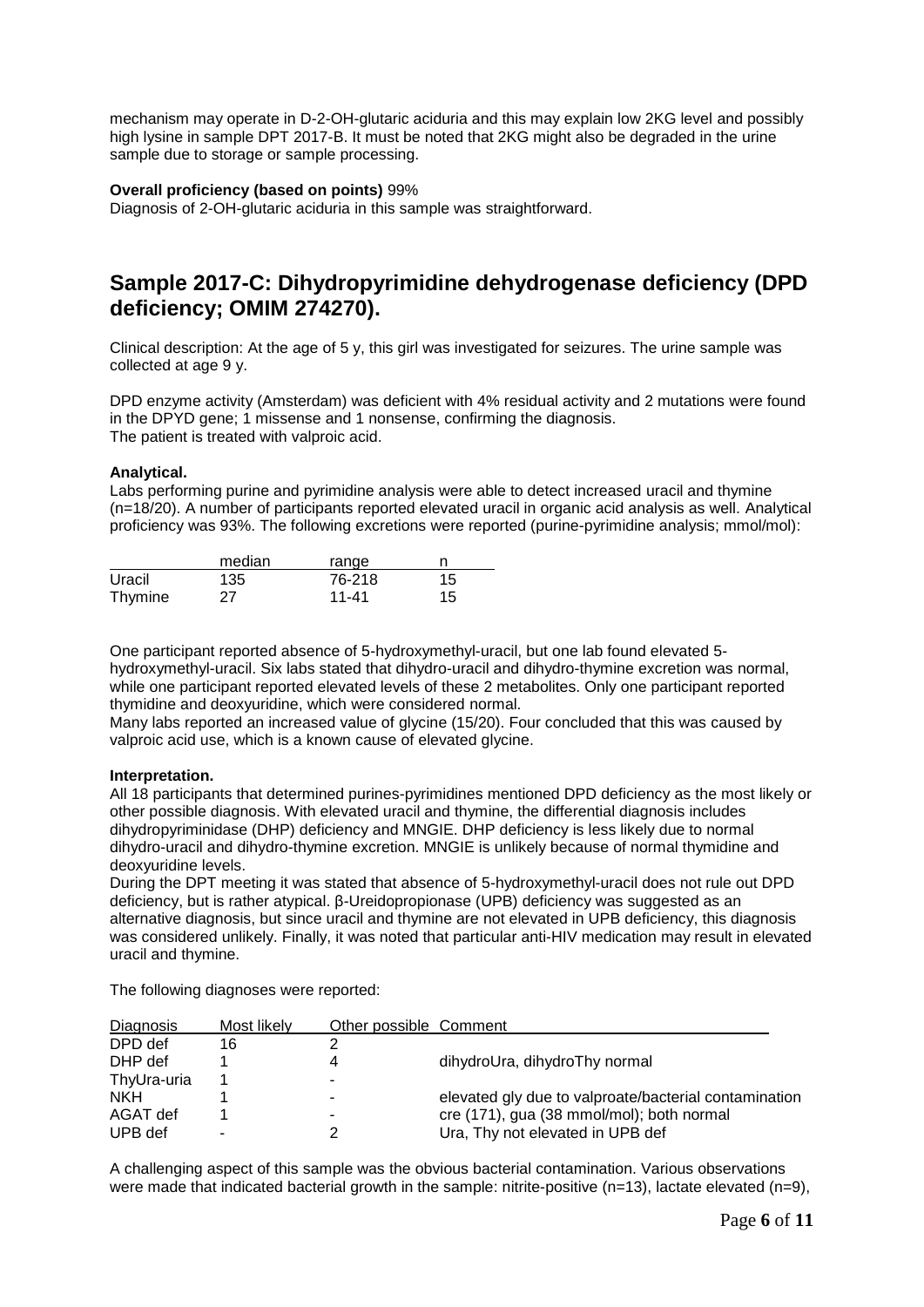serine low/decreased (n=3) and benzoate elevated (n=4). Bacteria might have (partially) caused elevated glycine due to hydrolysis of hippuric acid to benzoate and glycine as well as elevated uracil due to degradation of pseudo-uridine. Therefore, the elevation of thymine was crucial to conclude DPD deficiency in this sample.

Recommendations for further investigations included: DPD enzyme assay (in lymphocytes) and DPYD mutation analysis.

A recommendation that was considered rather essential by many participants was to mention 5 fluorouracil toxicity, not just in the patient, but also in relatives such as parents and sibs.

While the diagnosis was made at age 5 y, a urine sample was available from the patient collected at age 1 day. This sample was not analysed for purines-pyrimidines at the time of sampling. After establishing the diagnosis the early sample was subjected to purine-pyrimidine analysis. Surprisingly, uracil and thymine were normal. It is unknown whether uracil and thymine in this sample were normal at the time the urine was collected. Consensus during the DPT meeting was that uracil and thymine are not unstable compounds and are thought not to be degraded during 5 y of storage at -20°C. Also it was expected that uracil and thymine would be elevated in a DPD patient at age one day leaving this issue unresolved.

#### **Overall proficiency (based on points)** 91%

Correct interpretation required pyrimidine analysis.

## **Sample 2017-D: Hartnup disease (OMIM 234500).**

Clinical description: 12 year old male with cerebellar ataxia.

Confirmation of the diagnosis, e.g. by mutation analysis, was not available.

#### **Analytical.**

All 21 laboratories noted abnormal amino acids in this sample (Fig. 1). The most frequently reported elevated amino acids were glutamic acid, valine and leucine (each n=15), isoleucine (n=12), phenylalanine ( $n=10$ ) and alanine ( $n=8$ ). Increased neutral amino acids was reported by 16/21 labs. Four described the pattern as generalized aminoaciduria, while one participant interpreted the pattern as fitting with MSUD.



Fig 1. Amino acid analysis of sample DPT-NL 2017-D using Biochrom 30. Strongly elevated amino acids are indicated.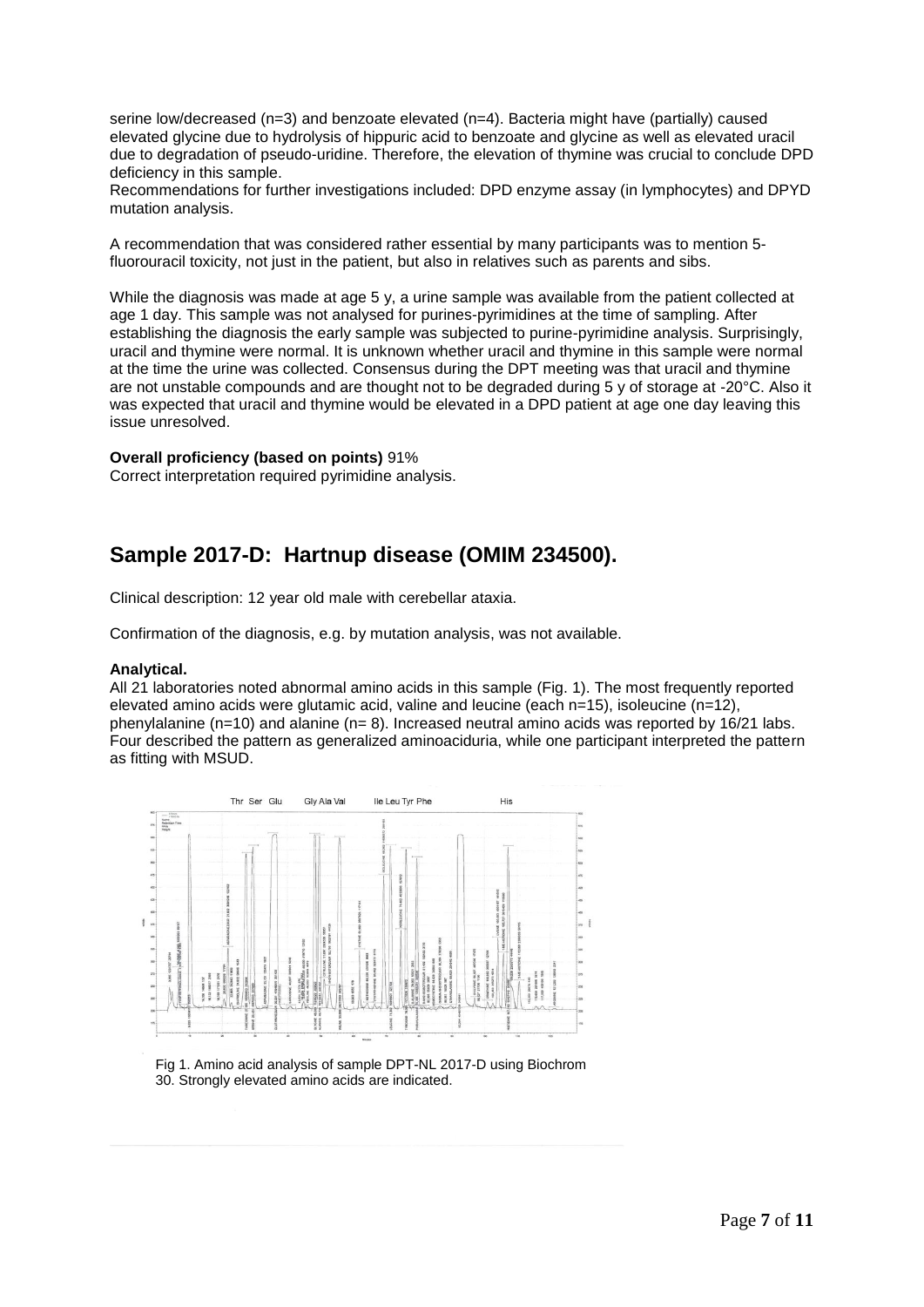#### **Interpretation.**

Eighteen labs correctly diagnosed Hartnup disease. Of the remaining 3 participants who did not mention Hartnup as a diagnosis one concluded tubular damage, one MSUD and one CPS/NAGS deficiency.

The differential diagnoses of abnormal amino acid excretion patterns due to transport defects is as follows:

| Hyperaminoaciduria<br>types | Neutral<br><b>AA</b> | Pro<br><b>OHPro</b> | Cys,   | Lys/Arg/Orn Gly |  |
|-----------------------------|----------------------|---------------------|--------|-----------------|--|
| Tubular damage*             |                      |                     |        | $\div$          |  |
| Hartnup                     |                      |                     |        |                 |  |
| Cystinuria                  |                      |                     |        | $\ddot{}$       |  |
| LPI                         |                      |                     | $-$ /+ | $\ddot{}$       |  |
| Iminoglycinuria             |                      |                     |        |                 |  |

Suggestions for further investigations included:

- Repeat urine amino acid analysis (provide fresh/clean urine sample)
- Plasma amino acid determination (some participants mentioned tryptophan in particular)
- SLC6A19 mutation analysis (in case no mutation is found: also the partner protein encoded by TMEM27 should be investigated)
- Test siblings (Hartnup disease may be asymptomatic)

Suggestions for treatment were: limit sun exposure to prevent pellagra/photodermatitis, nicotinamide or niacin (vitamin B3) suppletion and a high protein diet.

Many participants commented on the fact that this sample showed evidence of deterioration/bacterial contamination (high pH, benzoate). This explains elevated glutamic acid due to degradation of glutamine. However, degradation in this sample did not impair the ability to come to the correct diagnosis. Increased excretion of neutral amino acids with normal excretion of proline is indicative of Hartnup disease. This is not a generalised amino aciduria as stated by a few participants.

## **Overall proficiency (based on points)** 93%

Recognition of the pattern of elevated neutral amino acids was essential in this sample.

## **Sample 2017-E: GM1 gangliosidosis (lysosomal β-galactosidase deficiency; OMIM 230500)**

Clinical description: A 5-months old female infant presenting with hypotonia, dysmorphic features and arrest of neurological development.

Diagnosis was confirmed by deficiency of lysosomal β-galactosidase and two mutations in the GLB1 gene.

## **Analytical.**

An abnormal oligosaccharide pattern was noted by 19 participants (Fig. 2). One lab stated that oligosaccharides were normal (analysis by LC-MS/MS) and one lab did not perform oligosaccharide analysis, but recommended to do this.

Many participants noted elevations of various organic acids, mostly related to TCA cycle including: fumaric (n=13), adipic (n=9), succinic (n=8), 2-ketoglutaric (n=7).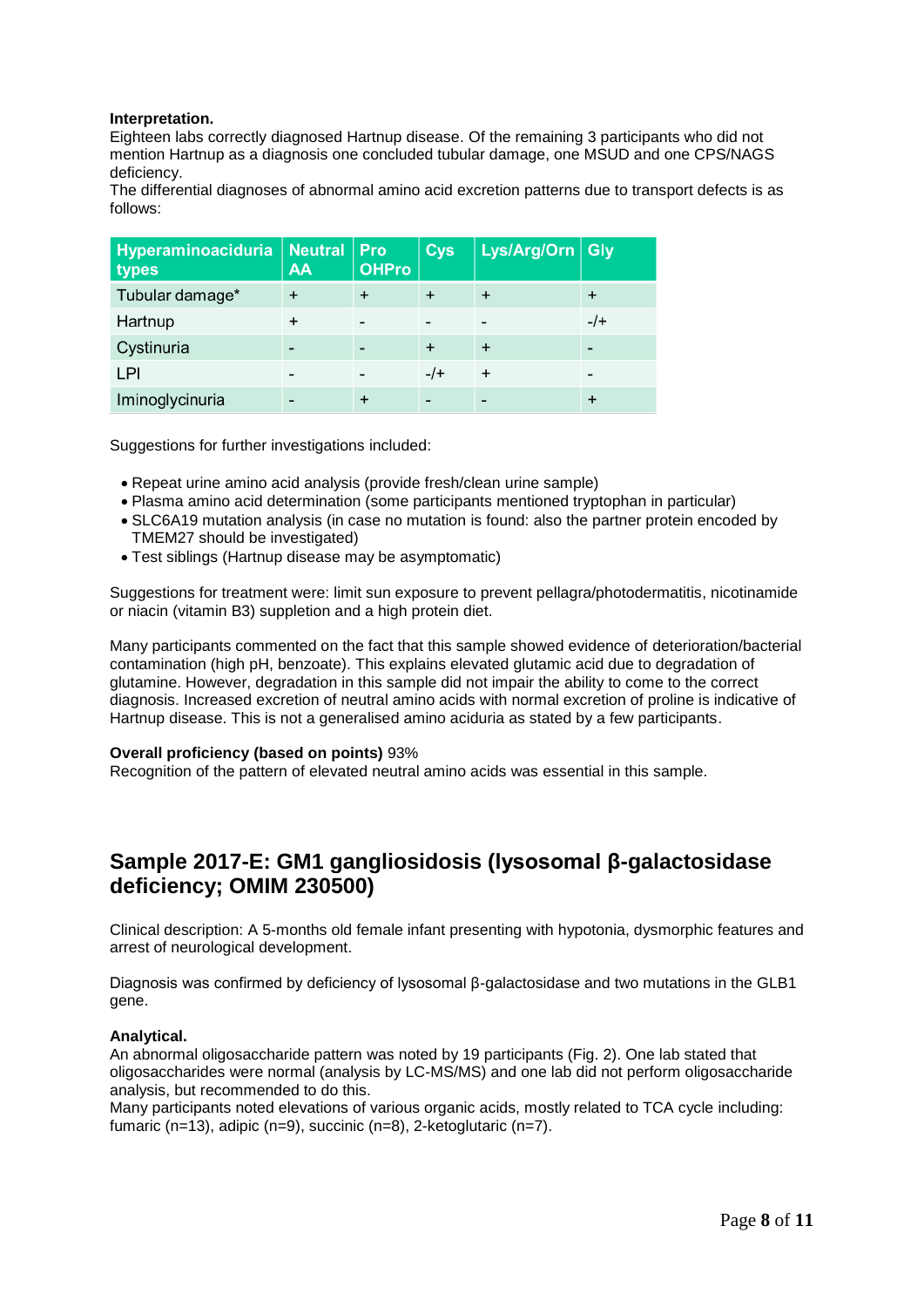

Fig. 2. Oligosaccharide analysis by TLC (left panel). The arrow indicates sample 2017-E. For comparison, a fucosidosis sample, another GM1 sample and a sialidosis sample are also depicted (right panel).

## **Interpretation.**

Fifteen participants interpreted the oligosaccharide pattern as characteristic for GM1. Interpretation of the oligosaccharide pattern was apparently easier compared to the fucosidosis sample included in the 2016 survey (7 correct diagnoses). The following diagnoses were reported:

| Diagnosis                          | most likely | other possible |
|------------------------------------|-------------|----------------|
| GM1 gangliosidosis                 | 15          |                |
| Sialidosis/galactosialidosis       |             |                |
| <b>Fucosidosis</b>                 |             |                |
| Fumarase def/mitochondrial disease | 2           |                |
| No diagnosis                       |             | -              |
| MPS IV B                           |             |                |

Recommendations focused at measuring β-galactosidase activity (n=13; in leukocytes, fibroblasts or dried blood spot) or other lysosomal enzyme activities consistent with the conclusions reported. Mutation analysis of the GLB1 gene was also recommended by many labs (n=14). If interpretation of the oligosaccharide pattern is uncertain, the urine should be analyzed next to samples with established oligosaccharidoses (Fig. 2). Please note that an Oligosaccharide kit containing positive urine samples is available at SKML (MCA laboratory, Winterswijk, The Netherlands).

A few reports have appeared in the literature describing oligosaccharide analysis by MALDI-TOF. Recently, Piraud et al have described an LC-MS/MS assay to diagnose oligosaccharidoses (Rapid Commun Mass Spectrom 2017, 31(11):951-963. doi: 10.1002/rcm.7860.

#### **Overall proficiency (based on points)** 88%

Most participants noted abnormal oligosaccharides and interpretation of the pattern was well performed.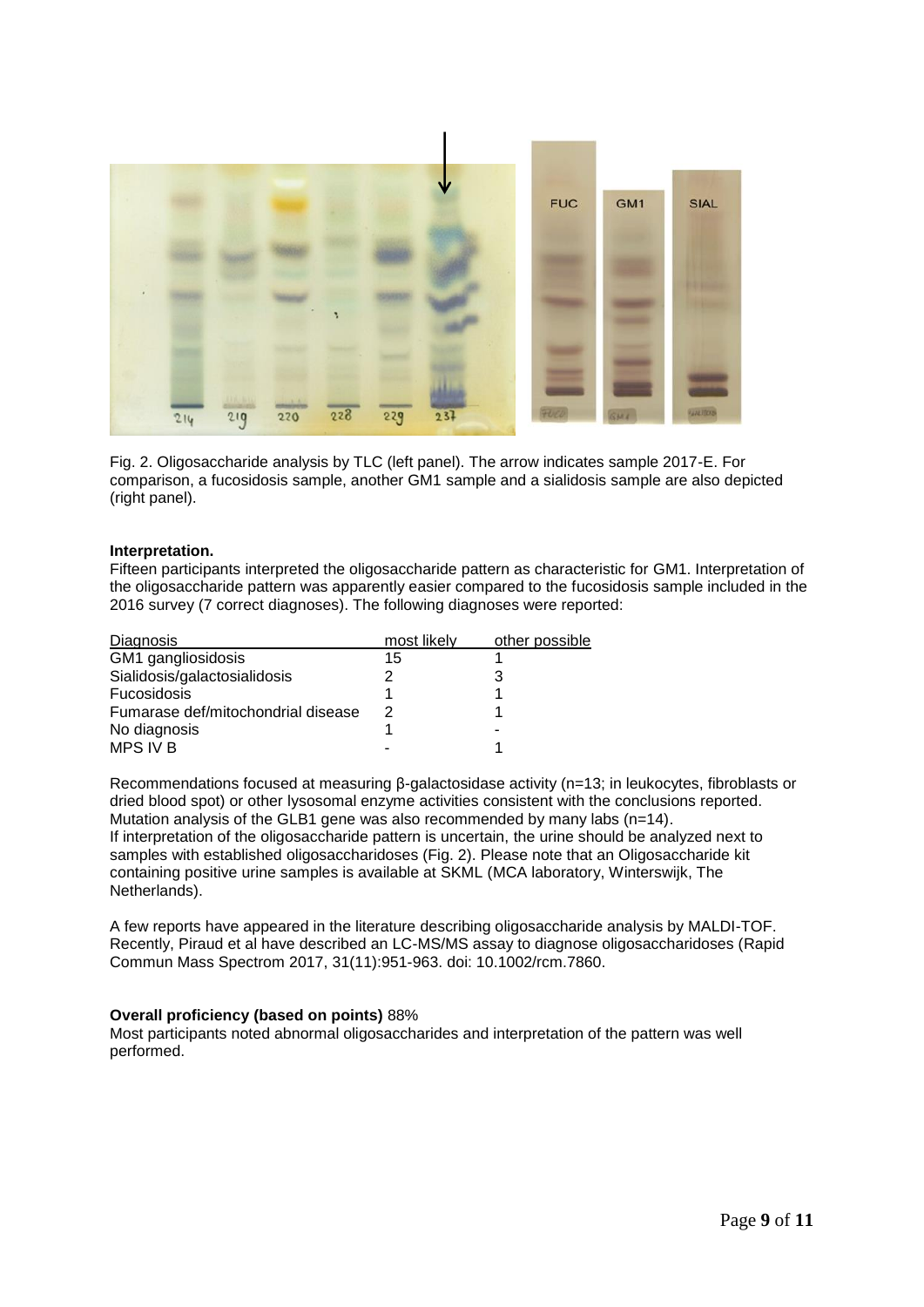## **Sample 2017-F: Lysinuric Protein Intolerance (SLC7A7 deficiency; OMIM 222700)**

Clinical description: This boy was referred at the age of 4 y because of refusal to eat, vomiting, short stature and multiple bone fractures.

The urine sample circulated in this survey was the first urine sample obtained from this patient and was sampled before start of any therapy. Plasma amino acid analysis a few days earlier gave values very suspect of LPI: Lys 21 µmol/L, Arg 7, Orn 8, Gln 1730 and Ala 943. Blood NH3 at that time was 53 µmol/L. Diagnosis was confirmed by two different nonsense mutations in the SLC7A7 gene.

## **Analytical.**

Elevated lysine was reported by 17/21 participants, whereas 4 labs considered lysine normal. Raised arginine and ornithine were noted by 12 and 5 labs respectively. High glutamine was reported by 7 labs. 15/21 participants stated elevated orotic acid, but 2 labs listed normal orotic acid. The following excretions were reported (all mmol/mol):

|             | median | range           |    |
|-------------|--------|-----------------|----|
| Lysine      | 384    | 314-2472        | 17 |
| Arginine    | 29     | 20-175          | 10 |
| Ornithine   |        | $6 - 41$        | 9  |
| Glutamine   | 247    | 34-344          |    |
| Orotic acid | 10     | (PuPy assay)    | 6  |
|             | 22     | (Organic acids) | 2  |
|             | 8      | (other)         | 10 |

## **Interpretation.**

The following diagnoses were reported:

| Diagnosis           | Most likely | other possible |
|---------------------|-------------|----------------|
| I PI                | 15          |                |
| OTC/other UCD       |             | з              |
| HFI/fructosemia     |             | 2              |
| Hypophosphatasia    |             | 3              |
| No diagnosis        | 2           |                |
| Osteogenesis imperf |             |                |

Most labs concluded LPI. One participant suggested OTC as a diagnosis, but did not recommend to perform plasma amino acid analysis to investigate this diagnosis. Fructose intolerance was reported as the most likely diagnosis by one participant and as a possible other diagnosis by another 2. This relates to the elevated excretion of fructose reported by 2 labs. The meaning of this observation is unclear. The patient did not suffer from hypoglycemia or hepatomegaly. Hypophosphatasia was also stated as a possible diagnosis. The excretion of phosphoethanolamine was normal though. Suggestions made for further investigations included determination of plasma amino acids  $(n=14)$ , blood ammonia (n=10) and SLC7A7 mutation analysis (n=13)

## **Overall proficiency (based on points)** 80%

In this urine sample, LPI was not very easy to diagnose; 5 out of 21 participants missed the diagnosis. In 2013 another LPI sample was circulated (2013-F). Overall proficiency was 89% then. Higher proficiency in 2013 may relate to a higher orotic acid excretion, which was 55 mmol/mol (median value) in sample 2013-F against 9 mmol/mol in sample 2017-F. The lysine excretion was comparable in the 2 samples: 358 mmol/mol in 2013-F and 384 mmol/mol in 2017-F. This shows that abnormalities in LPI urine samples may vary widely and that plasma amino acid analysis is needed.